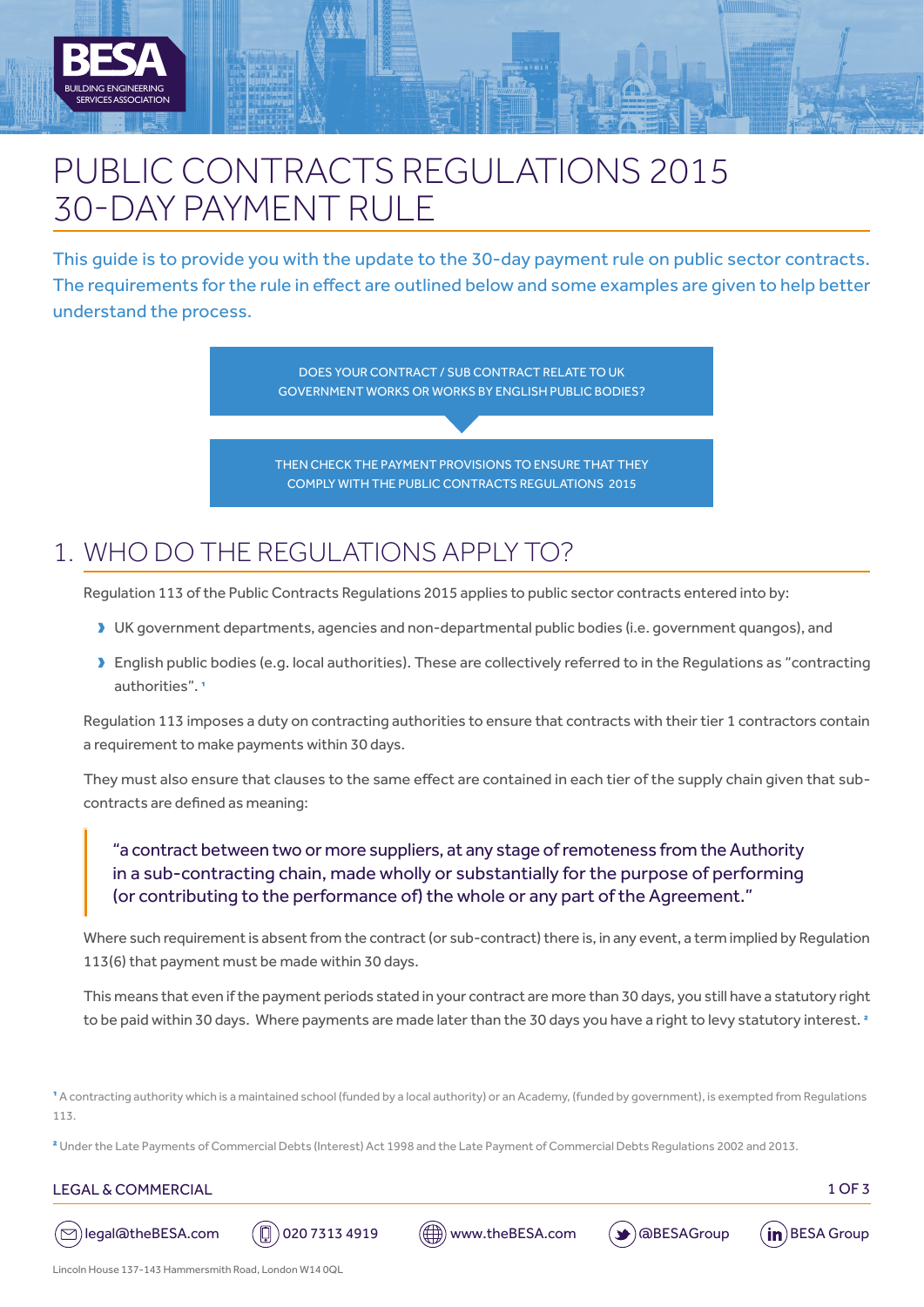## 2. WHEN DOES THE 30 DAYS START FROM?

The answer under Regulation 113 is the point at which invoices are verified as being valid and undisputed, but this is not easily aligned with the statutory payment notice procedure in construction contracts.<sup>3</sup>

Therefore, the statutory guidance issued under Regulation 113 advises that the start dates for the 30 days under construction contracts are as follows:4

### **FXAMPLE 1**



<sup>3</sup> Under section 111 of the amended Housing Grants etc. Act 1996.

4 That is, where the construction contract is within the scope of the amended Housing Grants etc. Act 1996 (as amended).

#### LEGAL & COMMERCIAL 2 OF 3